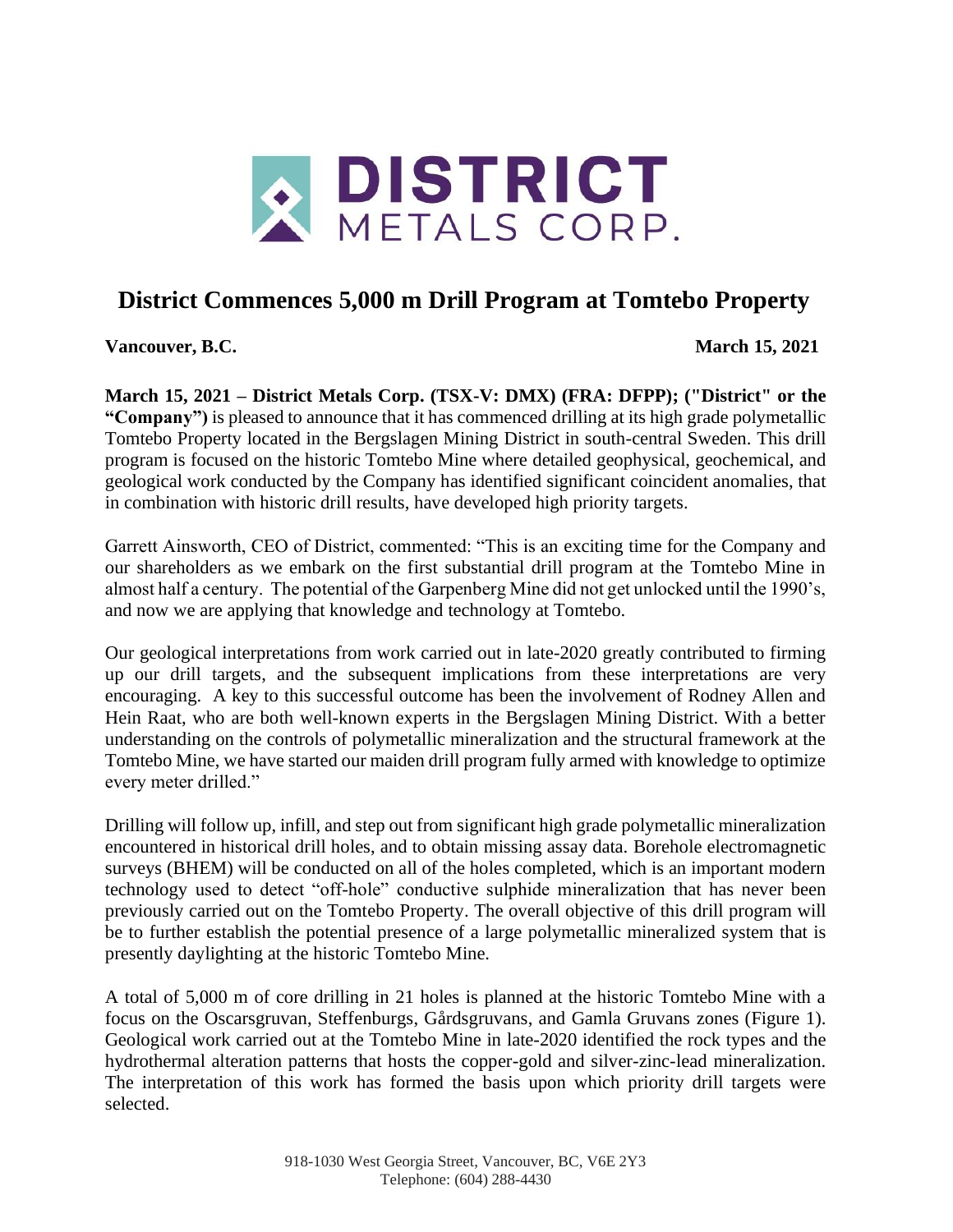The generalized drill target strategy for each zone at the Tomtebo Mine comprises:

- **Oscarsgruvan and Steffenbergs Zones:** targeting silver-zinc-lead sulphide mineralization in skarn-altered limestone beds, and veins of remobilized massive sulphide within felsic volcanic rocks. Numerous sections of this stratigraphic horizon have not been drilled. In addition, targeting will focus on the extensions of massive sulphides intersected in the historical drill holes that coincide with conductive and magnetic high anomalies.
- **Gårdsgruvans and Gamla Gruvan Zones:** targeting copper-gold vein networks and strong disseminations within and adjacent to zones of strong alteration. This includes the extension of this alteration zone at depth and to the southwest of Gårdsgruvans. In addition, Rödbergsgruvan (located south of Gamla Gruvan) is a priority area to drill test with historical mineralized drill intercepts and coincident conductive and magnetic anomalies.
- **Björngruvan Zone:** targeting historical silver-zinc-lead and copper-gold drill intercepts coincident with conductive and magnetic anomalies that are located adjacent east of Oscarsgruvan. This will also provide important information on the stratigraphy, structure and alteration pattern at the inferred eastern "limb" of the polymetallic system at the Tomtebo Mine.

A comprehensive technical presentation is now available on the [Company's website](https://www.districtmetals.com/investors/corporate-presentation/) that details the key geological interpretations at the Tomtebo Mine.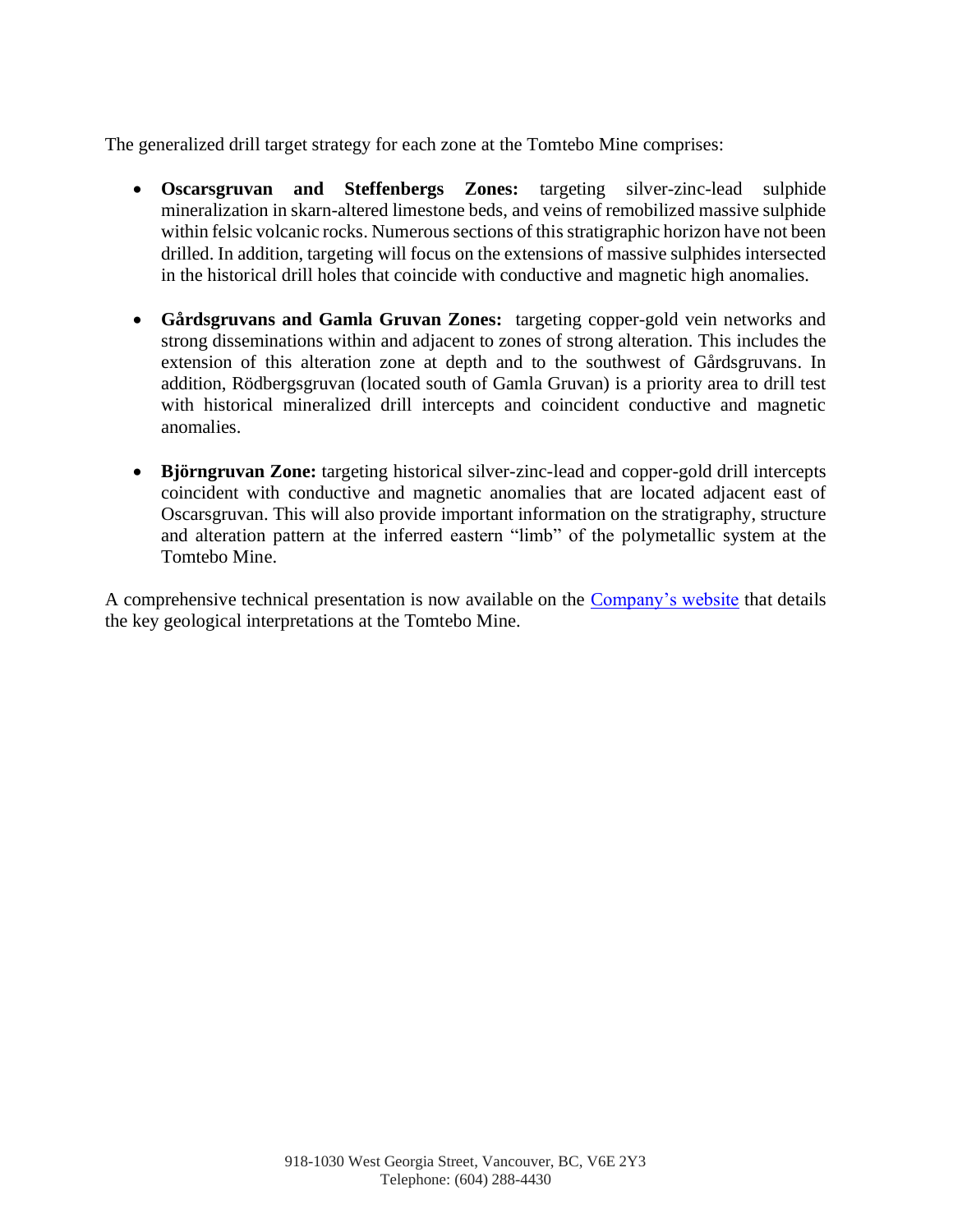

**Figure 1: Plan View of Mineralized Zones at Tomtebo Mine**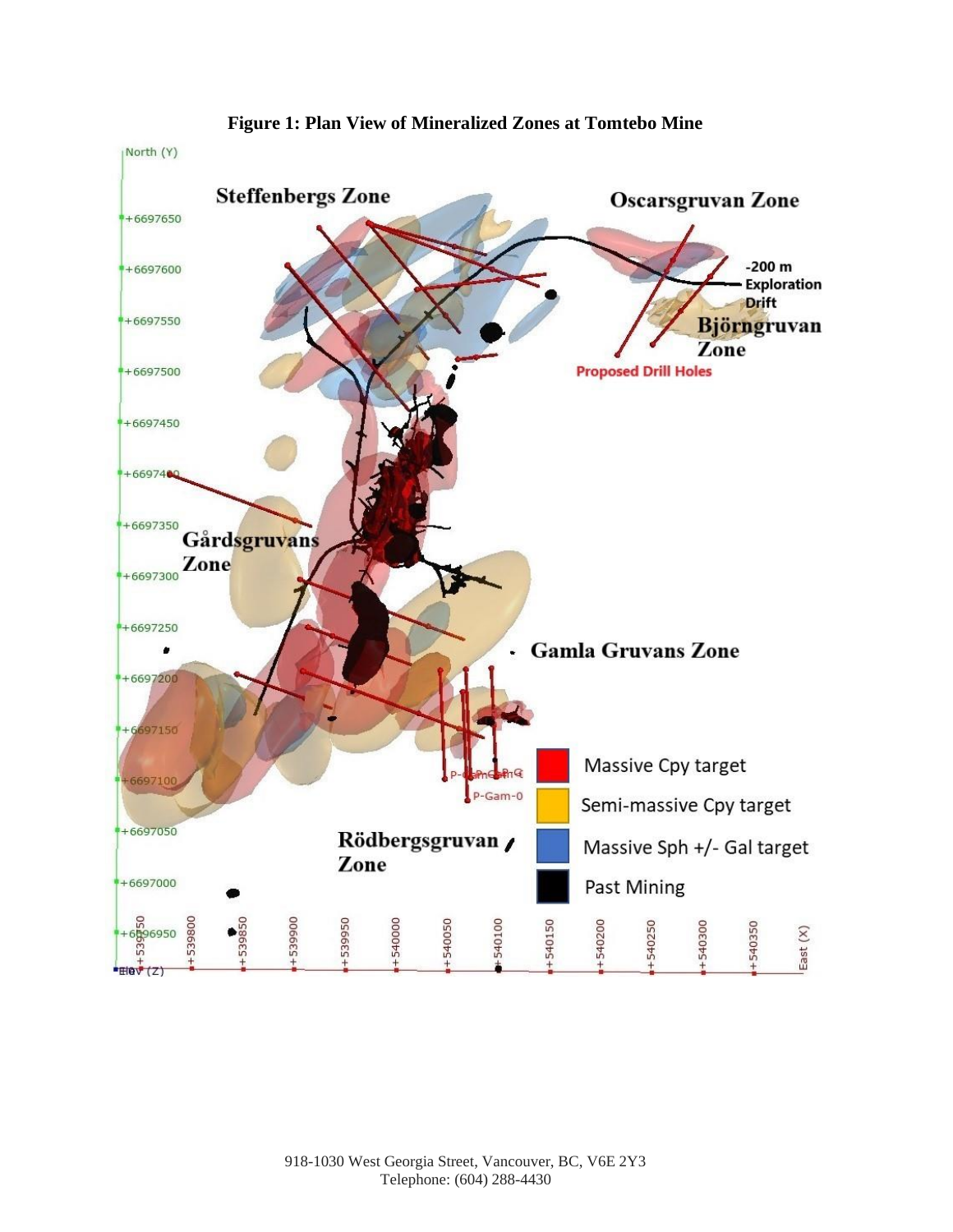## **Technical Information**

All scientific and technical information in this news release has been prepared by, or approved by Garrett Ainsworth, PGeo, President and CEO of the Company. Mr. Ainsworth is a qualified person for the purposes of National Instrument 43-101 - *Standards of Disclosure for Mineral Projects.*

Mr. Ainsworth has not verified any of the information regarding any of the properties or projects referred to herein other than the Tomtebo Property. Mineralization on any other properties referred to herein is not necessarily indicative of mineralization on the Tomtebo Property.

The data disclosed in this news release related to drilling results is historical in nature. District has not undertaken any independent investigation of the sampling nor has it independently analyzed the results of the historical exploration work in order to verify the results. District considers these historical drill results relevant as the Company will use this data as a guide to plan future exploration programs. The Company's future exploration work will include verification of the data through drilling.

## **About District Metals Corp.**

District Metals Corp. is led by industry professionals with a track record of success in the mining industry. The Company's mandate is to seek out, explore, and develop prospective mineral properties through a disciplined science-based approach to create shareholder value and benefit other stakeholders.

The advanced exploration stage Tomtebo Property is located in the Bergslagen Mining District of south-central Sweden is the Company's main focus. Tomtebo comprises 5,144 ha, and is situated between the historic Falun Mine and Boliden's Garpenberg Mine that are located 25 km to the northwest and southeast, respectively. Two historic polymetallic mines and numerous polymetallic showings are located on the Tomtebo Property along an approximate 17 km trend that exhibits similar geology, structure, alteration and VMS/SedEx style mineralization as other significant mines within the district. Mineralization that is open at depth and along strike at the historic mines on the Tomtebo Property has not been followed up on, and modern systematic exploration has never been conducted on the Property.

On Behalf of the Board of Directors

"*Garrett Ainsworth*" President and Chief Executive Officer

(604) 288-4430

*Neither TSX Venture Exchange nor its Regulation Services Provider (as that term is defined in policies of the TSX Venture Exchange) accepts responsibility for the adequacy or accuracy of this release.*

*Cautionary Statement Regarding "Forward-Looking" Information.*